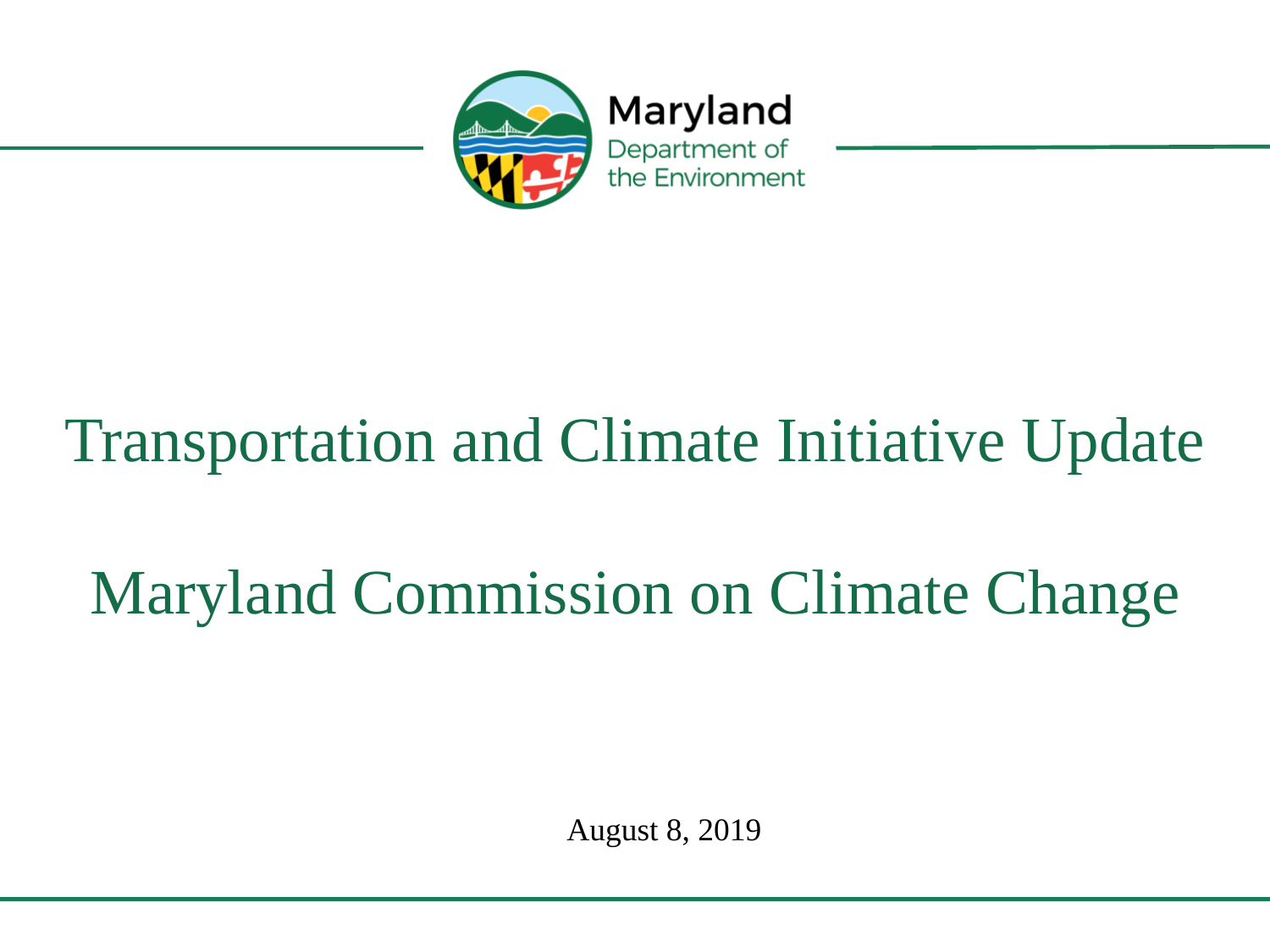#### What is TCI

- 12 States +  $DC$
- Task this year: Design a Cap-and-Invest program (like RGGI) for emissions from transportation fuels.





2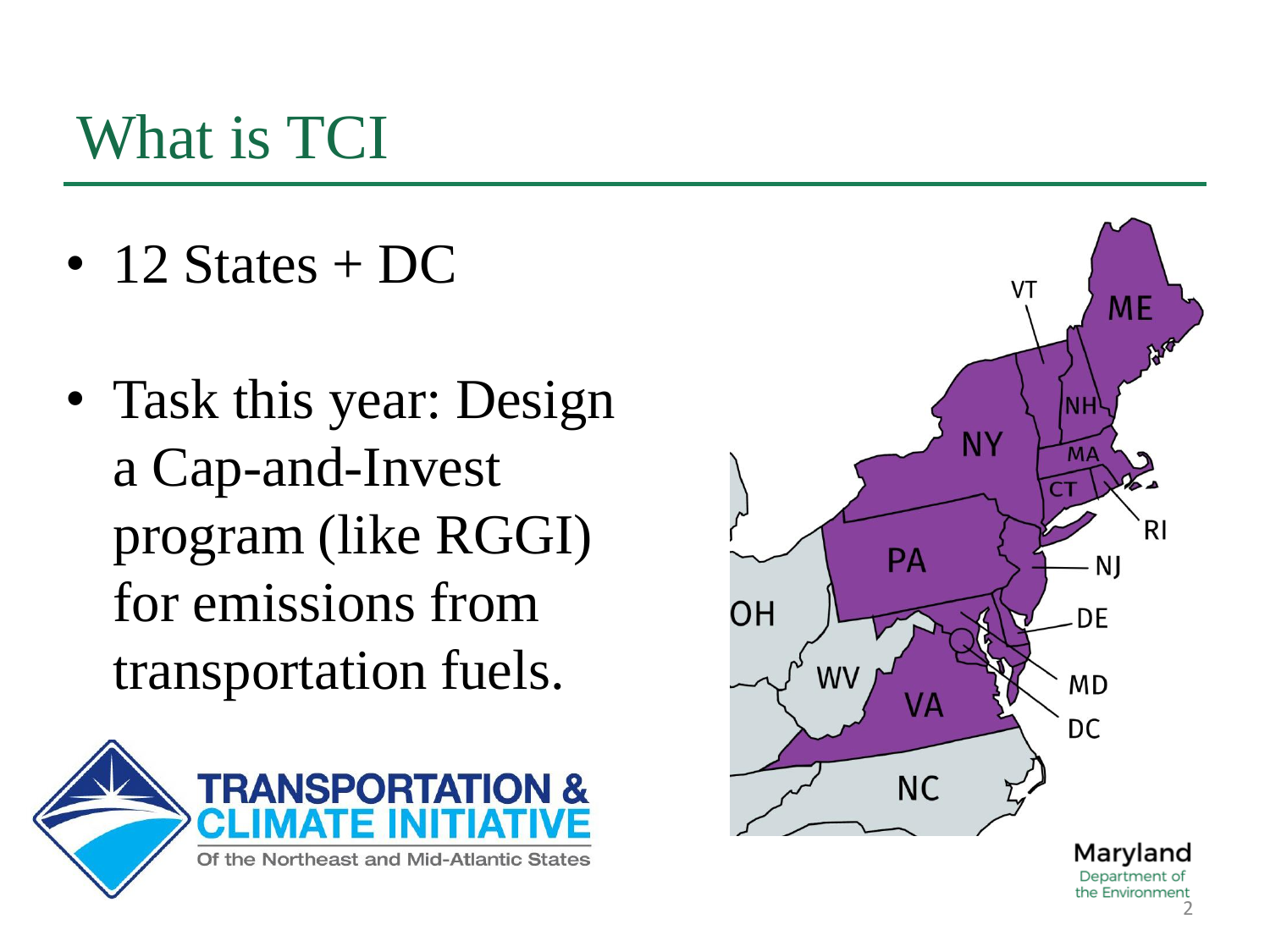### Recent Engagement

- Last Year: Roundtables across region
- This Year:
	- April 30: Regional Workshop in Boston
	- May 15: Regional Workshop in Newark
	- May 23: Modeling Webinar
	- July 30: Regional Workshop in Baltimore
	- August 8: Modeling Webinar
- Upcoming:
	- Maryland Workshops (Timing TBD)
- Overall message so far: Equity and community impacts are important.

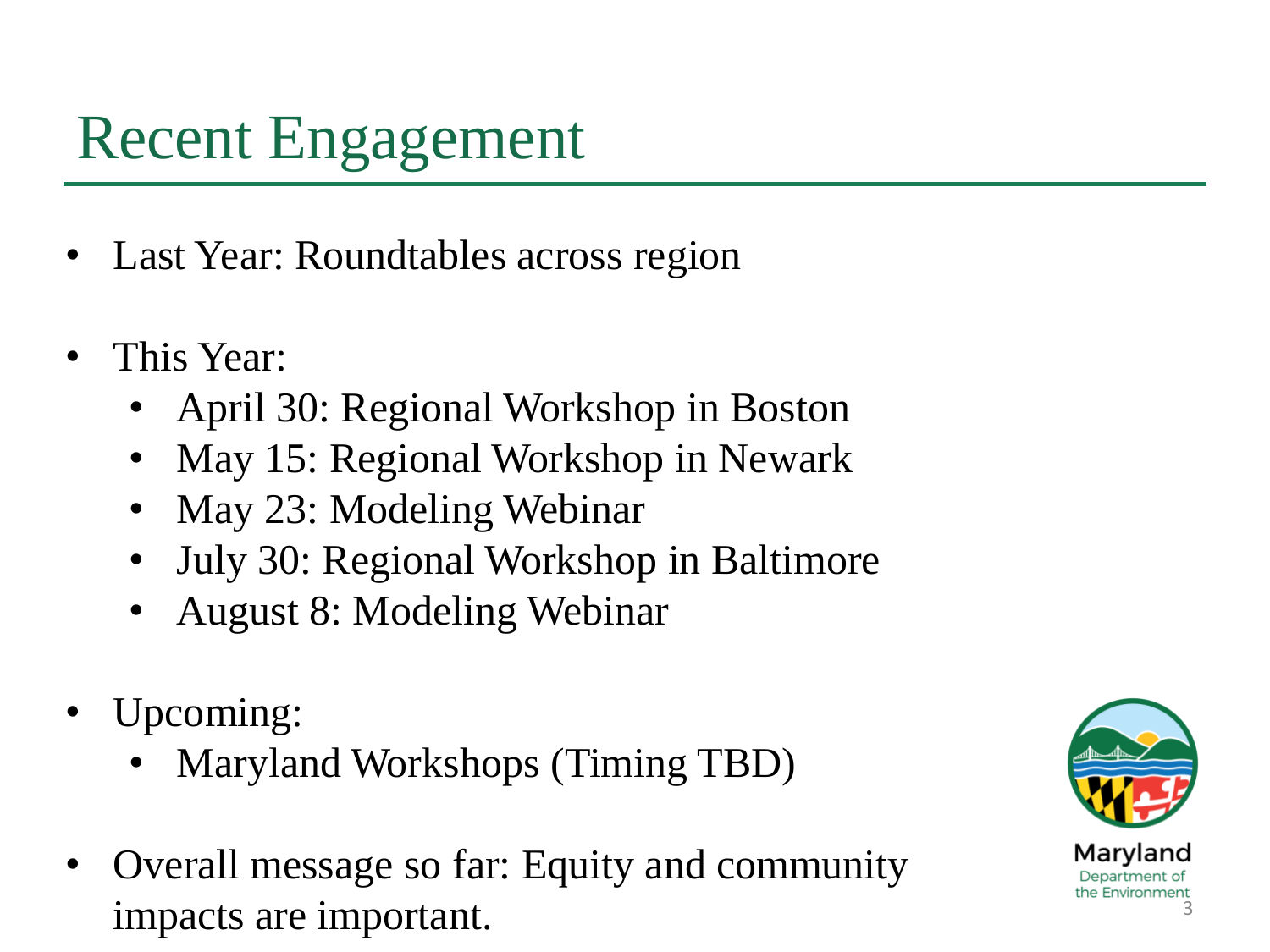### Information and Input

- TCI website includes summaries & recordings of workshops & webinars, in addition to other info: [https://www.transportationandclimate.org/main-menu/tcis](https://www.transportationandclimate.org/main-menu/tcis-regional-policy-design-process-2019)[regional-policy-design-process-2019](https://www.transportationandclimate.org/main-menu/tcis-regional-policy-design-process-2019)
- Submit input via website: [https://www.transportationandclimate.org/main-menu/tci](https://www.transportationandclimate.org/main-menu/tci-regional-policy-design-stakeholder-input-form)[regional-policy-design-stakeholder-input-form](https://www.transportationandclimate.org/main-menu/tci-regional-policy-design-stakeholder-input-form)
- All submissions posted publicly: [https://www.transportationandclimate.org/tci-regional-policy](https://www.transportationandclimate.org/tci-regional-policy-design-stakeholder-submissions)[design-stakeholder-submissions](https://www.transportationandclimate.org/tci-regional-policy-design-stakeholder-submissions)

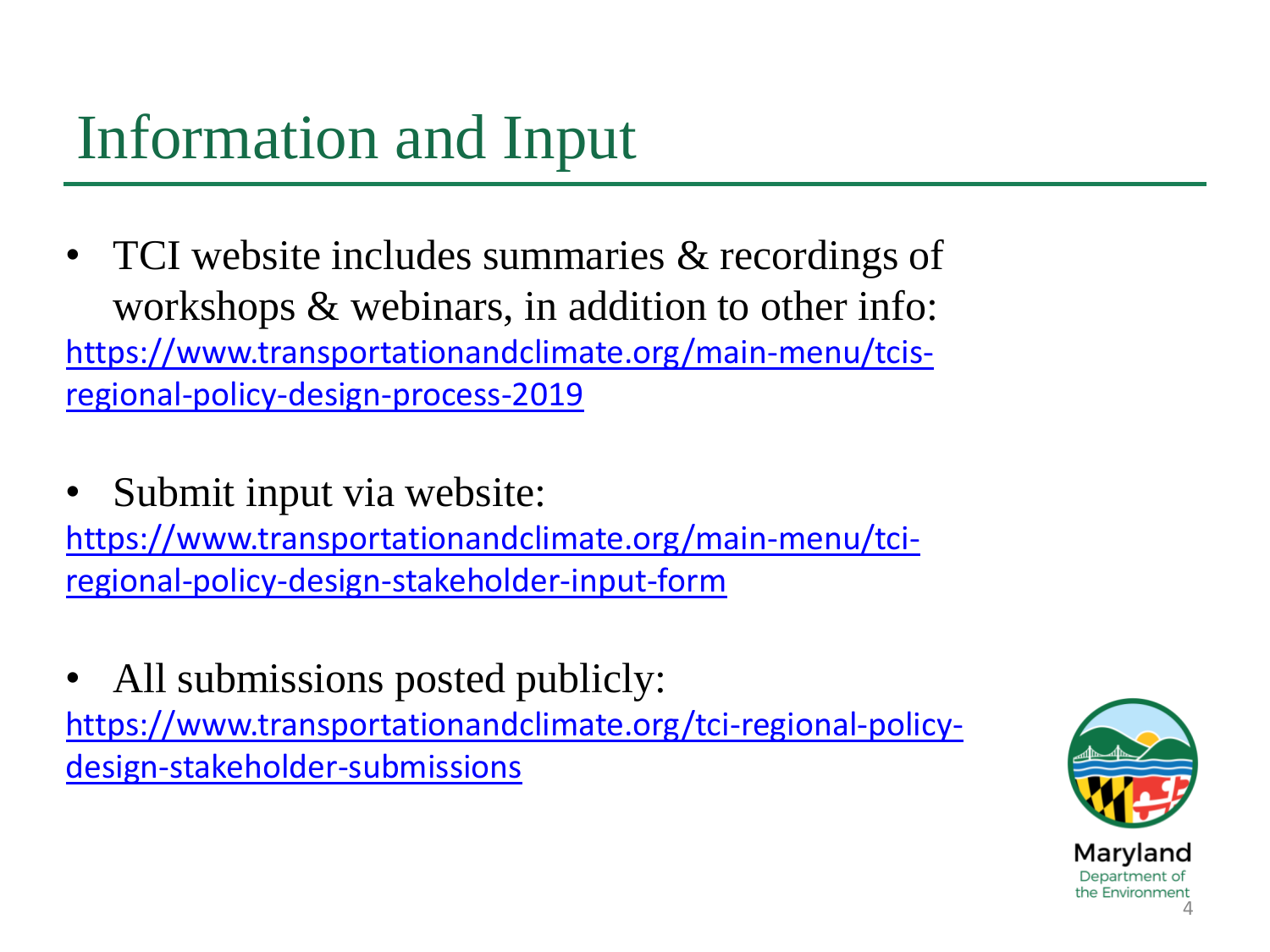## Program Design Leanings

Cap Coverage: Emissions from Motor Gasoline and On-Road Diesel

Point of Regulation: Suppliers delivering fuels across state lines for end-use (e.g. EIA's "Prime Suppliers")

Cap Stringency: TBD

Cap Flexibility: TBD

Investment Priorities: TBD

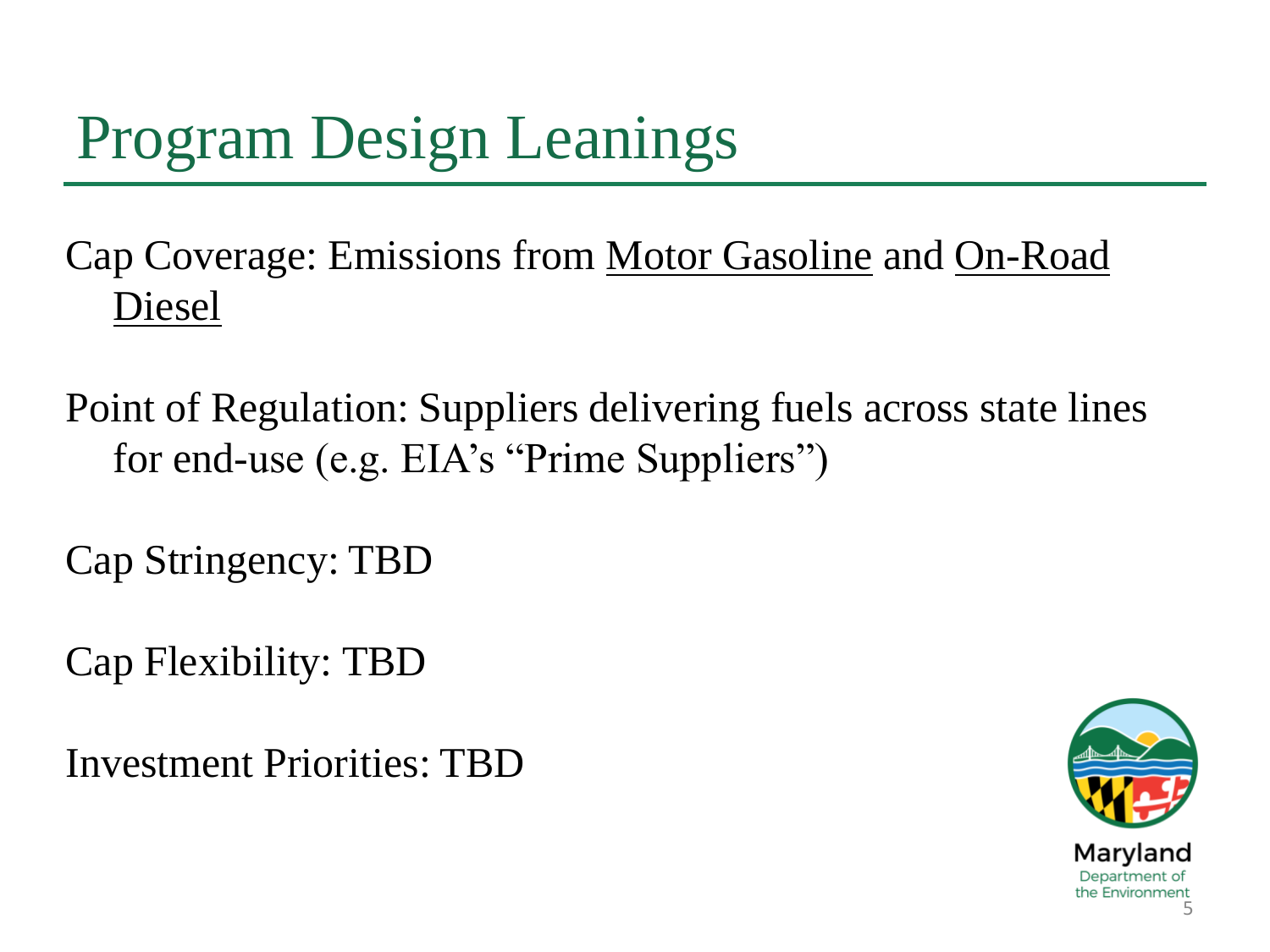### Modeling Questions